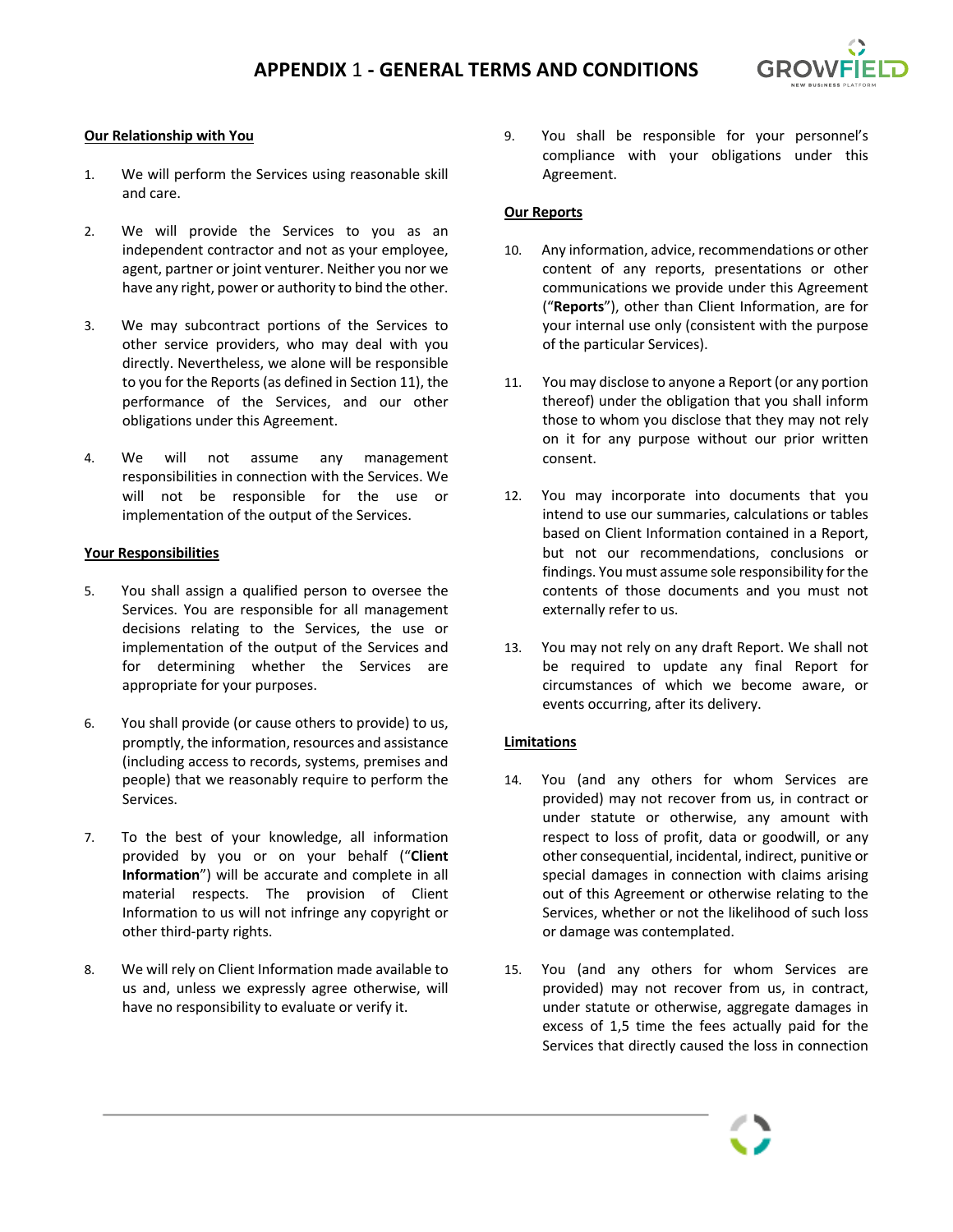

with claims arising out of this Agreement or otherwise relating to the Services.

- 16. If we are liable to you (or to any others for whom Services are provided) under this Agreement or otherwise in connection with the Services, for loss or damage to which any other persons have also contributed, our liability to you shall be several, and not joint, with such others, and shall be limited to our fair share of that total loss or damage, based on our contribution to the loss and damage relative to the others' contributions. No exclusion or limitation on the liability of other responsible persons imposed or agreed at any time shall affect any assessment of our proportionate liability hereunder, nor shall settlement of or difficulty enforcing any claim, or the death, dissolution or insolvency of any such other responsible persons or their ceasing to be liable for the loss or damage or any portion thereof, affect any such assessment.
- 17. You shall make any claim relating to the Services or otherwise under this Agreement no later than by the expiry of the applicable statute of limitations.
- 18. The limitations in Section 15 will not apply to losses or damages caused by our fraud, willful misconduct or gross negligence or to the extent prohibited by applicable law.

## **Indemnity**

19. To the fullest extent permitted by applicable law and professional regulations, you shall indemnify us, against all claims by third parties (including your affiliates) and resulting liabilities, losses, damages, costs and expenses (including reasonable external and internal legal costs) arising out of the third party's use of or reliance on any Report disclosed to it by or through you or at your request. You shall have no obligation hereunder to the extent that we have specifically authorized, in writing, the third party's reliance on the Report.

#### **Intellectual Property Rights**

20. We may use data, software, designs, utilities, tools, models, systems and other methodologies and know-how ("**Materials**") that we own in performing the Services. Notwithstanding the delivery of any Reports, we retain all intellectual property rights in the Materials (including any improvements or knowledge developed while performing the Services), and in any working papers compiled in connection with the Services (but not Client Information reflected in them).

21. Upon payment for the Services, you may use any Materials included in the Reports, as well as the Reports themselves as permitted by this Agreement.

## **Confidentiality**

22. Except as otherwise permitted by this Agreement, neither of us may disclose to third parties the contents of this Agreement or any information provided by or on behalf of the other that ought reasonably to be treated as confidential and/or proprietary. Either of us may, however, disclose such information to the extent that it:

(a) is or becomes public other than through a breach of this Agreement,

(b) is subsequently received by the recipient from a third party who, to the recipient's knowledge, owes no obligation of confidentiality to the disclosing party with respect to that information,

(c) was known to the recipient at the time of disclosure or is thereafter created independently,

(d) is disclosed as necessary to enforce the recipient's rights under this Agreement, or

(e) must be disclosed under applicable law, legal process or professional regulations.

- 23. Either of us may use electronic media to correspond or transmit information and such use will not in itself constitute a breach of any confidentiality obligations under this Agreement.
- 24. Unless prohibited by applicable law, we may disclose Client Information to third parties providing services on our behalf who may collect, use, transfer, store or otherwise process it (collectively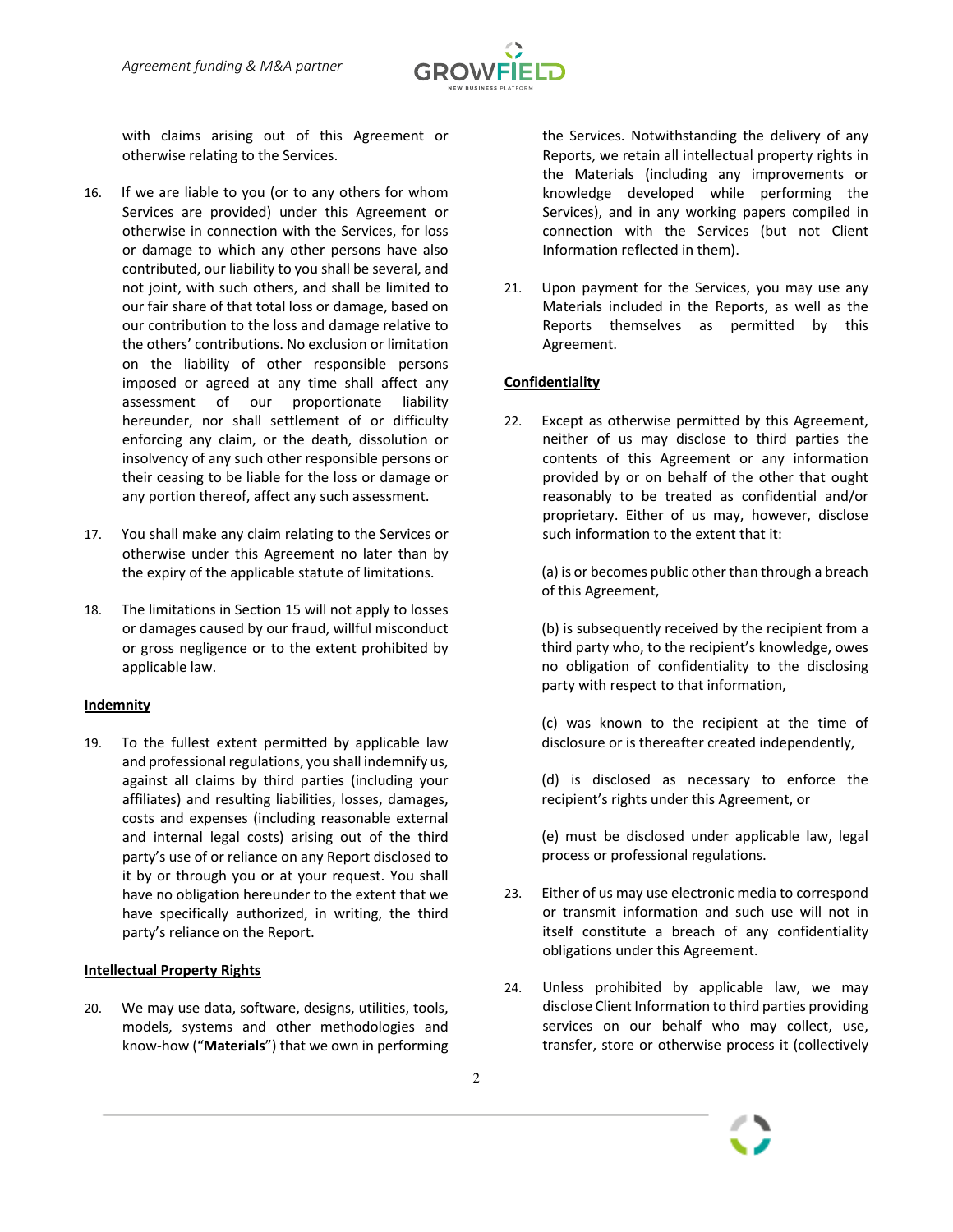

"**Process**") in the various jurisdictions in which they operate for purposes related to the provision of the Services, to comply with regulatory requirements, to check conflicts, for quality, risk management or financial accounting purposes and/or for the provision of other administrative support services (collectively "**Process Purposes**"). We shall be responsible to you for maintaining the confidentiality of Client Information.

## **Data Protection**

- 25. For the Process Purposes referred to in Section 24 above, we and other third parties providing services on our behalf may Process Client Information that can be linked to specific individuals ("**Personal Data**") in various jurisdictions in which we and any of them operate. We will Process the Personal Data in accordance with applicable law and professional regulations. We will require any service provider that Processes Personal Data on our behalf to adhere to such requirements.
- 26. You warrant that you have the authority to provide the Personal Data to us in connection with the performance of the Services and that the Personal Data provided to us has been Processed in accordance with applicable law.

## **Fees and Expenses Generally**

- 27. You shall pay our professional fees and specific expenses in connection with the Services as detailed in the applicable Statement of Work. Our fees are exclusive of taxes or similar charges, as well as customs, duties or tariffs imposed in respect of the Services, all of which you shall pay (other than taxes imposed on our income generally). Unless otherwise set forth in the applicable Statement of Work, payment is due within 30 days following receipt of each of our invoices.
- 28. We may charge additional professional fees if events beyond our control, caused by your acts or omissions affect our ability to perform the Services as originally planned or if you ask us to perform additional tasks. We shall inform you about such events in advance and agree with you whether to proceed with planned activities or not.

29. If we are required by applicable law, legal process or government action to produce information or personnel as witnesses with respect to the Services or this Agreement, you shall reimburse us for any professional time and expenses (including reasonable external and internal legal costs) incurred to respond to the request, unless we are a party to the proceeding or the subject of the investigation.

## **Force Majeure**

30. Neither you nor we shall be liable for breach of this Agreement (other than payment obligations) caused by circumstances beyond your or our reasonable control.

# **Term and Termination**

- 31. This Agreement applies to the Services whenever performed (including before the date of this Agreement).
- 32. This Agreement shall terminate on the completion of the Services. Either of us may terminate it, or any particular Services, earlier upon 30 days' prior written notice to the other. In addition, we may terminate this Agreement, or any particular Services, immediately upon written notice to you if we reasonably determine that we can no longer provide the Services in accordance with applicable law or professional obligations.
- 33. In the case of regular contract termination you shall pay us for all work-in-progress, Services already performed, and expenses incurred by us up to and including the effective date of the termination of this Agreement. In the case of extraordinary termination caused by our fault, we are not entitled to any compensation.
- 34. Our respective confidentiality obligations under this Agreement shall continue for a period of ten years following the termination of this Agreement. The other provisions of this Agreement that give either of us rights or obligations beyond its termination shall continue indefinitely following the termination of this Agreement, except for the cases where a legal term is expressly provided by law.